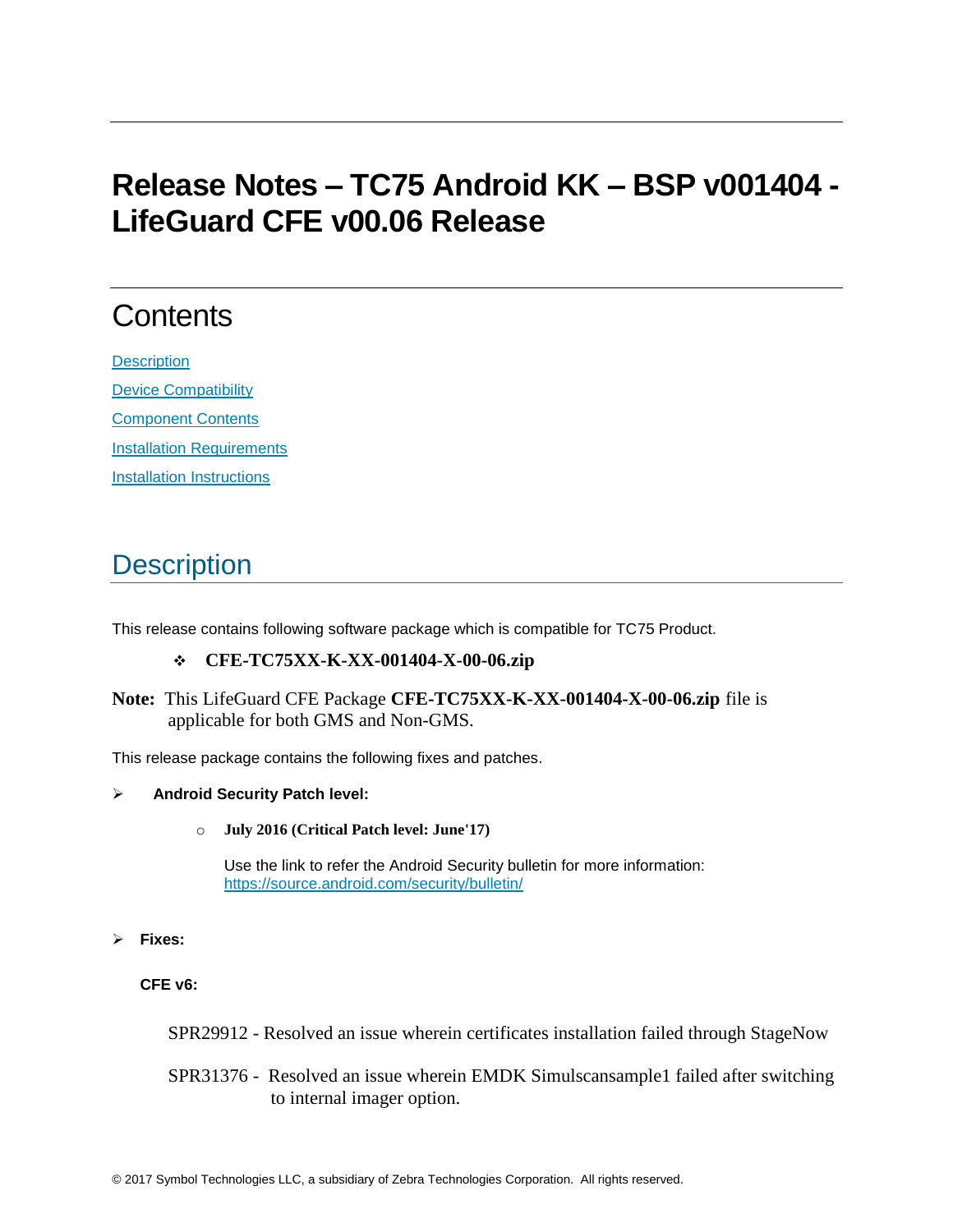- SPR31650 Resolved an issue wherein InputMethodService was causing junk character being read out in customer application
- SPR32008 Resolved an issue wherein scanning PDF417 barcodes which contain embedded 0x0D characters resulted in continuous line of data instead of displaying in different lines
- SPR32126 Resolved an issue wherein Stock Browser gets enabled automatically after reboot even though user has disabled the app in settings.
- SPR32135 Resolved an issue wherein Settings screen does revert to its normal state even though the locale language is changed Arabic to English via EMDK
- SPR29166 Resolved an issue wherein during battery swap mode RED LED turns ON intermittently after going to OFF state.

### **CFE v5**:

Android KitKat Security Patches have been integrated till March 2017

### **CFE v4:**

| SPR29048/30844 - Resolved an issue wherein "NPObject deleted" Popup message<br>displayed when if rames present in html page                             |  |
|---------------------------------------------------------------------------------------------------------------------------------------------------------|--|
| SPR30318 - Resolved an issue wherein ADB server was unable to handle quick<br>enable/disable in the device programmatically.                            |  |
| SPR30656 - Resolved an issue wherein user needs to long key press to wake up the<br>device.                                                             |  |
| SPR29355 - Resolved an issue wherein audio volume cannot be adjusted while PTT Pro<br>is running on the device                                          |  |
| SPR30591 - Resolved an issue wherein camera flash is unstable after inserting sim card.                                                                 |  |
| SPR30582 - Resolved an issue wherein AT&T random data network connection drops                                                                          |  |
| SPR30815 - Resolved an issue wherein error message failed to persist intermittent, when<br>enrolling the device into Mprodigy.                          |  |
| SPR30925 - Resolved an issue wherein localized strings are missing in the device,<br>causing APPOPS menu to crash when device is in non-English locale. |  |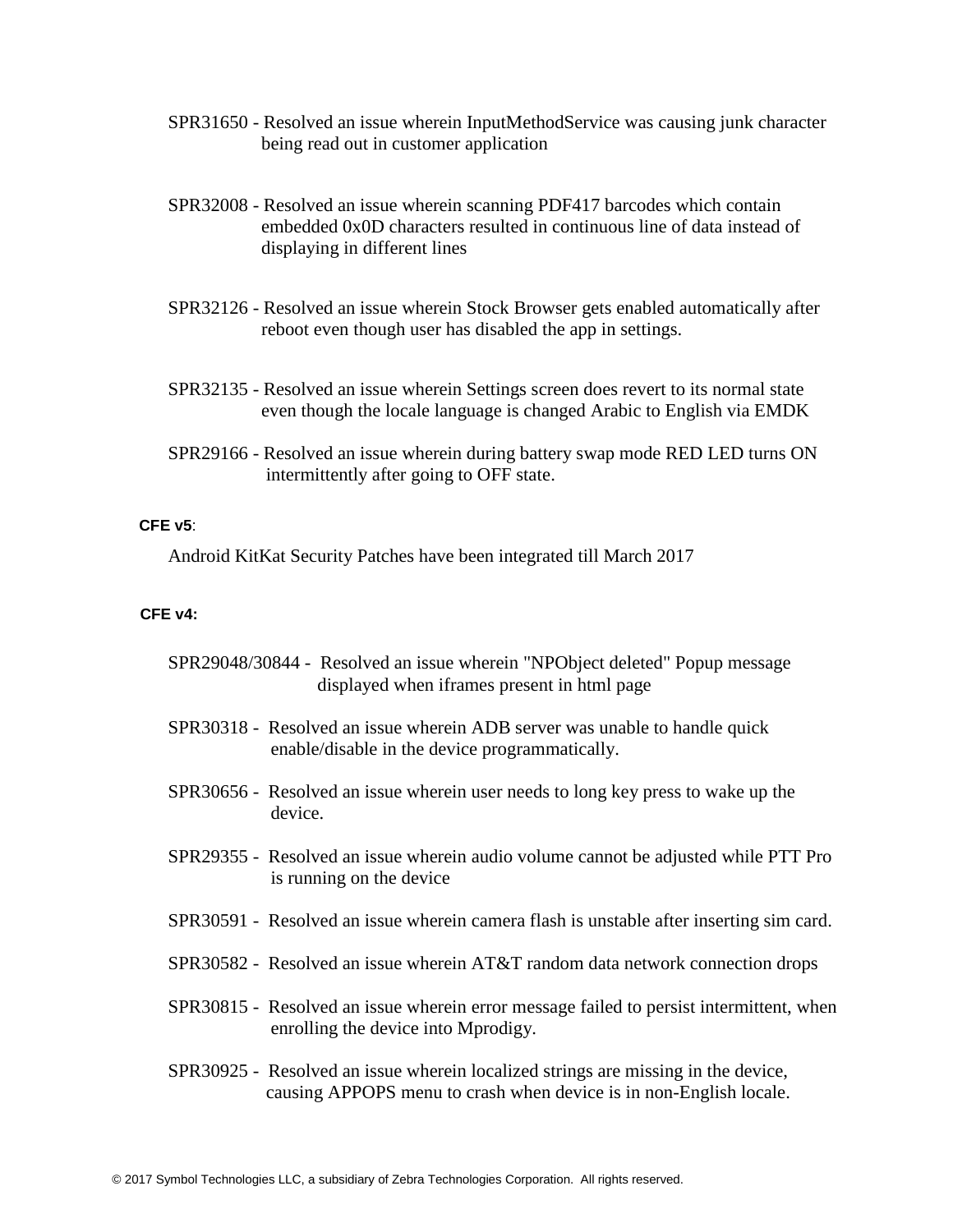### **CFE v3:**

- SPR30085 Resolved an issue wherein Settings application becomes enabled after battery swap.
- SPR29700 Resolved an issue wherein the DHCP Option 119 is not working.
- SPR30140 Resolved an issue wherein the application installation fails, the only solution was to factory reset the device to install application.
- SPR30183 Resolved an issue wherein VPN connection is unstable over WAN.
- SPR30069 Resolved an issue wherein the GPS position is not accurate.
- SPR29718 Resolved an issue wherein disconnect from Wifi and WAN interfaces was not handled properly when the device is on ethernet connection.
- SPR29818 Resolved an issue wherein the DEX accessory does not work after BLE Session.

**Note:** To enable fix for SPR29818 user needs to create a file name as

"dx30patch"(case sensitive) at "enterprise/usr" in the device and reboot.

- SPR30048 Resolved an issue wherein device intermittently reboots due to crash in Binder.
- SPR30129 Resolved an issue wherein the boundaries of the touch area above the oval shape key was not adjusted to handle the key remapping scenarios.
- SPR30493 Resolved an issue wherein camera launch failed after installation of CFE image.
- SPR30519 Resolved an issue wherein device barcode scanner is not working with EMDK sample app.

#### **CFE v2:**

- SPR29320 Resolved an issue wherein the Phone dialer crashes when accessing call history menu.
- SPR29618 Resolved an issue wherein the key programmer configs were not consistently functional.
- SPR29666 Resolved an issue wherein the data connection keep bouncing ON and OFF with "CISCO any Connect VPN"
- SPR29256 Resolved an issue wherein persist folder not accessible after factory reset and commissioning process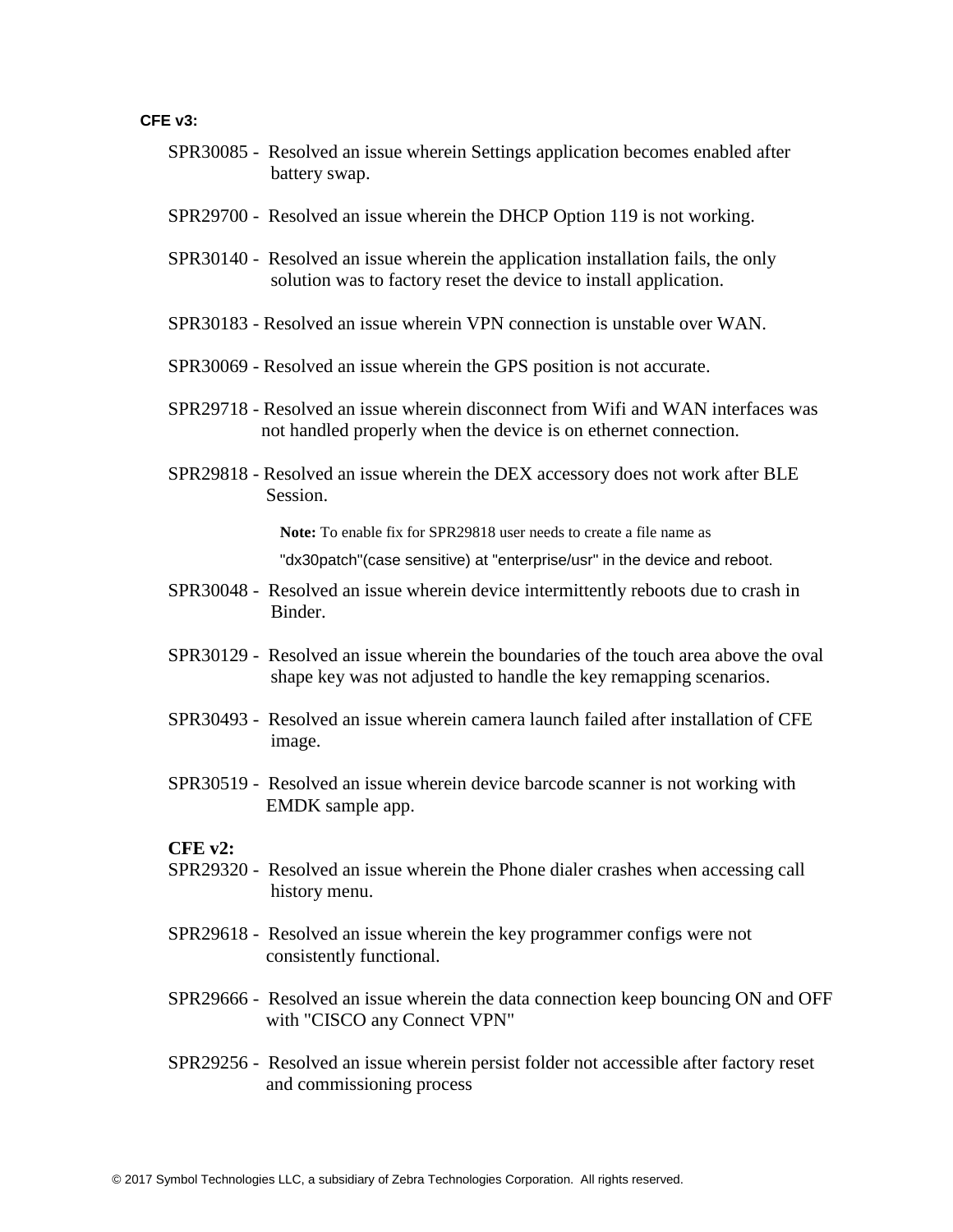- SPR29030 Resolved an issue wherein key-config.xml file is unable to deploy into the device on first try
- SPR29432 Resolved an issue wherein the NFC write command with ISO 15693 card was not reliable.
- SPR29797 Resolved an issue wherein the Battery Swap activity was crashing on both activate and deactivate modes.
- SPR29628 Resolved an issue wherein PersistMgr throws an exception when recommissioning a device which has previously been commissioned.

#### **CFE v1:**

- SPR29036 Resolved an issue wherein the Random reboot was observed during staging process over LAN.
- SPR29202 Added support for disabling the quick settings in the Status Bar.
- SPR29200 Added Support for Wideband Bluetooth.
- SPR29099 Resolved an issue wherein the battery level is not recognized properly after Battery swap.
- SPR29009 Resolved an issue wherein the Scanner Exception occurs when switching between SOFT and HARD trigger.
- SPR28906 Resolved an issue wherein the Enterprise reset fails during processing XML.
- SPR28905 Resolved an issue wherein the AppMgr fails to install/uninstall during redeployment test.
- SPR28877 Resolved an issue wherein the SerialDEX API Unable to receive data from the remote terminal.
- SPR28854 Resolved an issue wherein the PersistMgr fails to install the applications after Osupdate.
- SPR28470 Resolved an issue wherein the device was not able to access INTRANET site when proxy settings were applied.
- SPR28244 Resolved an issue wherein the VPN does not work when "Always-On" option is enabled.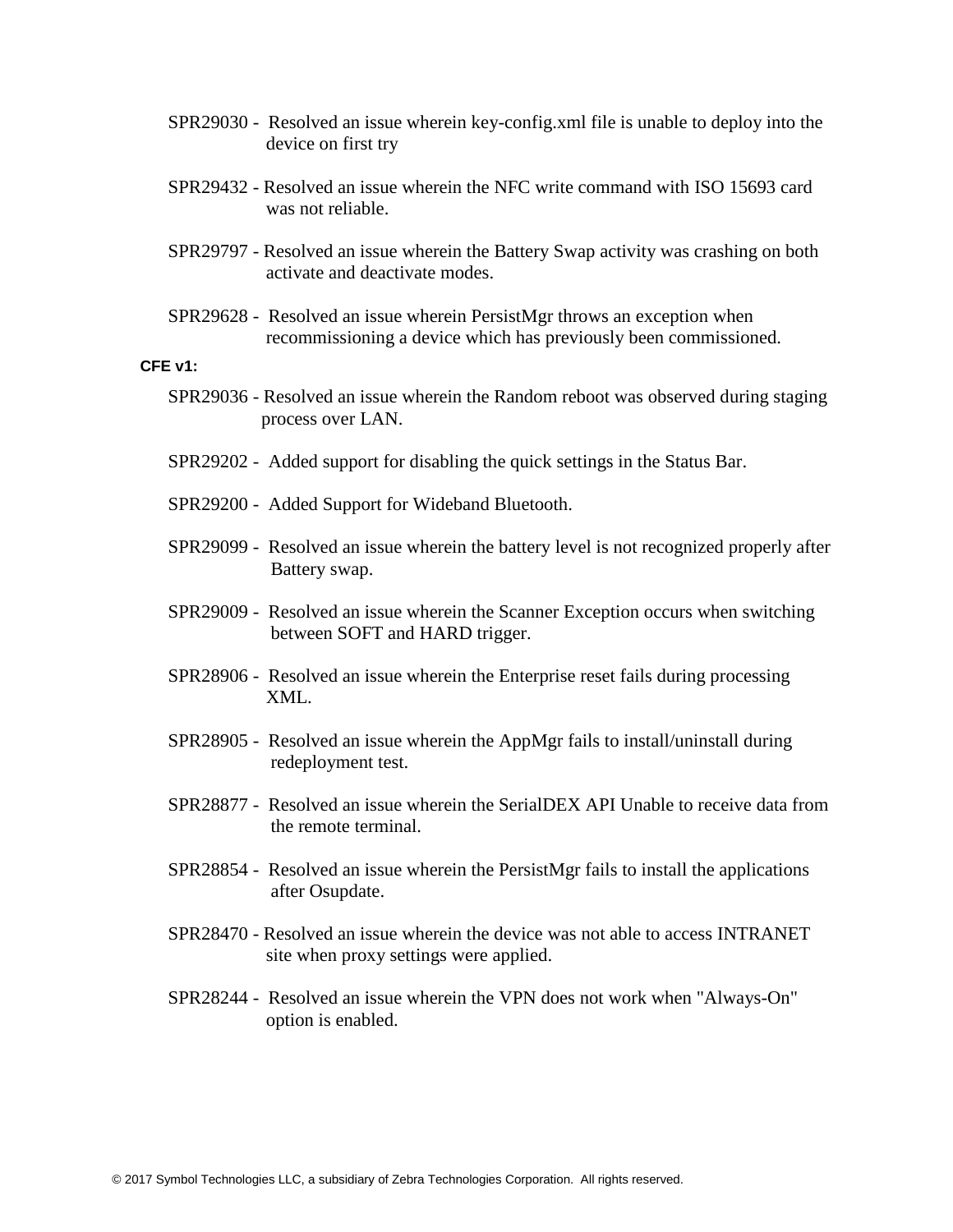# <span id="page-4-0"></span>Device Compatibility

This LifeGuard CFE Package software release has been approved for use with the following Zebra devices.

| Device                  | <b>Operating System</b> |
|-------------------------|-------------------------|
| TC75AH-GA11ES-A2        | Android 4.4.3           |
| TC75AH-GA11ES-A1        | Android 4.4.3           |
| TC75BH-GA11ES           | Android 4.4.3           |
| TC75BH-GA11ES-TW        | Android 4.4.3           |
| TC75BH-KA11ES-BR        | Android 4.4.3           |
| TC75BH-GA11MS-CN        | Android 4.4.3           |
| TC75AH-KA11ES-A2        | Android 4.4.3           |
| TC75AH-KA11ES-A1        | Android 4.4.3           |
| TC75BH-KA11ES           | Android 4.4.3           |
| TC75BH-KA11ES-TW        | Android 4.4.3           |
| <b>TC75BH-KA11ES-01</b> | Android 4.4.3           |
| TC75BH-KA11ES-RM        | Android 4.4.3           |
| TC75BH-KA11MS-CN        | Android 4.4.3           |
| TC75BH-KA11ES-BR        | Android 4.4.3           |

# <span id="page-4-1"></span>Component Contents:

| Component / Description     | Version                       |
|-----------------------------|-------------------------------|
| <b>Product Build Number</b> | 01-23257-K-14-04-00-MV(NGMS)  |
|                             | 01-23257-K-G-14-04-00-MV(GMS) |

© 2017 Symbol Technologies LLC, a subsidiary of Zebra Technologies Corporation. All rights reserved.